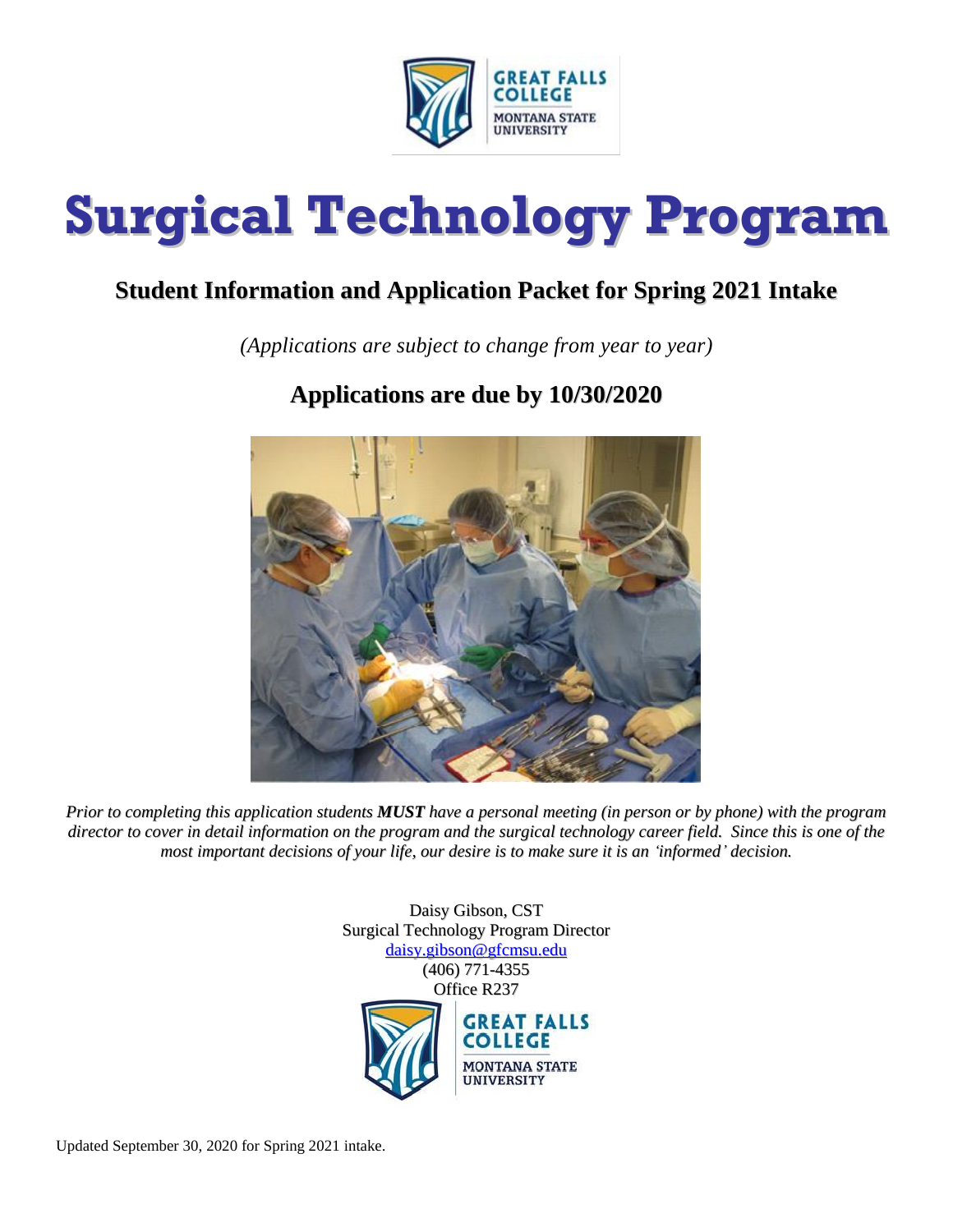# **Table of Contents**

| <b>Brief Description and Occupational Outlook</b> | 3              |
|---------------------------------------------------|----------------|
| Mission, Philosophy & Outcomes                    | 3              |
| Degree                                            | 4              |
| <b>Equal Opportunity Policy</b>                   | 4              |
| Program expenses                                  | 5              |
| <b>Background Check</b>                           | 5              |
| <b>Student Health Insurance</b>                   | 5              |
| <b>Surgical Technology Program Grading</b>        | 5              |
| Clinical & Internship Information                 | 6              |
| Admission to GFC MSU                              | $\overline{7}$ |
| Transferable courses                              | 7              |
| <b>Application Requirements</b>                   | 7              |
| <b>Application Scoring</b>                        | 8              |
| <b>Surgical Technology Curriculum</b>             | 9              |
| Notification of Acceptance                        | 10             |
| <b>Contact Information</b>                        | 10             |
| <b>Application Cover Sheet</b>                    | 11             |
| <b>Evaluation Form</b>                            | 12             |
| <b>Technical Standards</b>                        | 13             |
| Verification of Employment Form                   | 14             |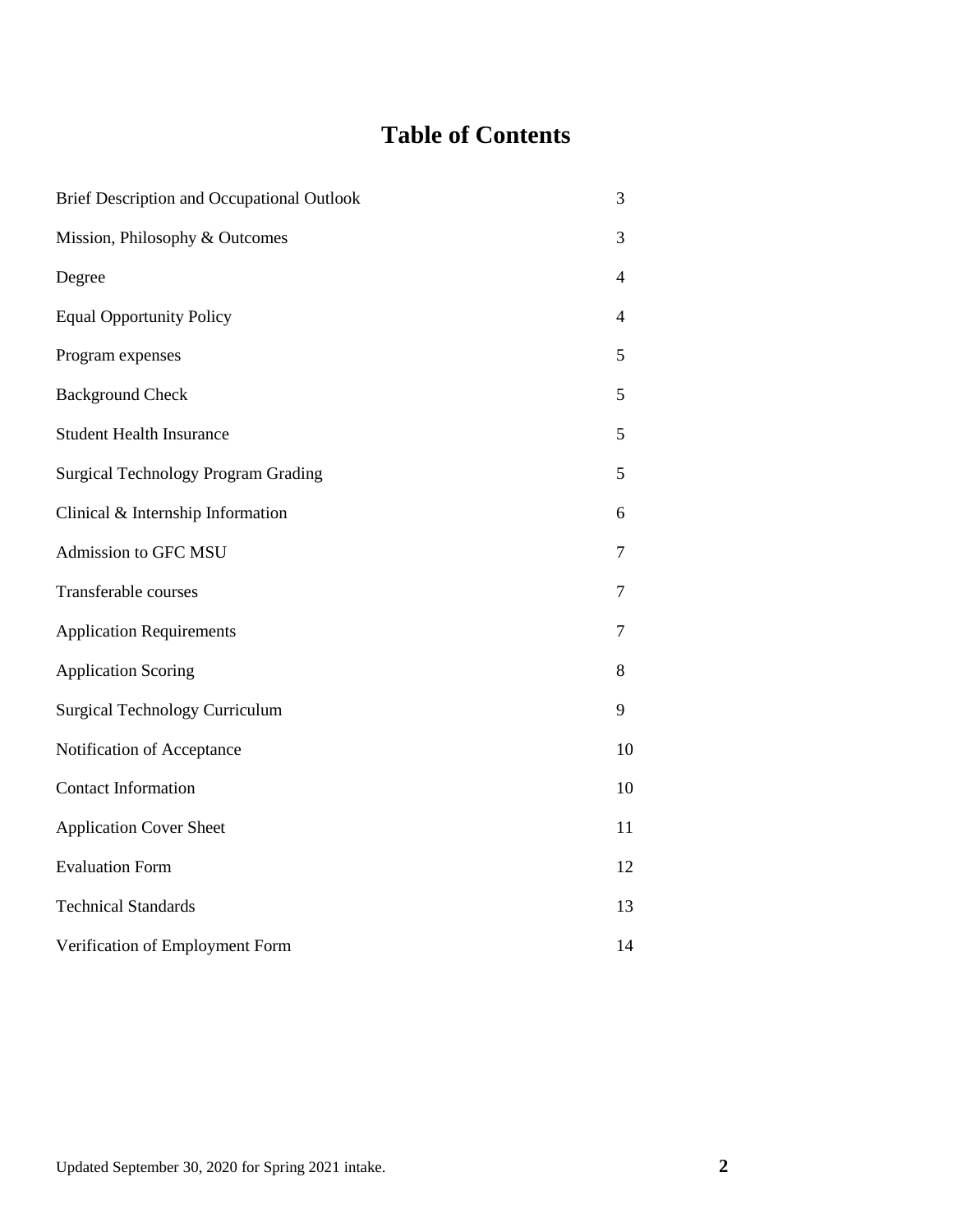#### **Brief Description and Occupational Outlook:**

The surgical technologist functions as an integral member of the surgical team working closely with surgeons, anesthesiologists, registered nurses, and other surgical personnel (AST 1996). Some of the responsibilities include preparation of the operating room, instruments, supplies and equipment prior to the surgical procedure. During the surgical procedure, the technologist passes instruments, supplies, and suture to the surgeon and surgical assistant. The surgical technologist must maintain strong knowledge of human anatomy, allowing them to anticipate the needs of the surgeon in an ever-changing environment.

According to the Bureau of Labor Statistics <https://www.bls.gov/> employment of surgical technologists is expected to grow 7% percent between 2019 and 2029, much faster than the average for all occupations, as the volume of surgeries increases. The number of surgical procedures is expected to continue to rise as the population grows and ages.

In Montana, the average hourly pay for a surgical technologist is approximately \$23.22 per hour (AST). The following information is according to the Bureau of Labor Statistics, <https://www.bls.gov/ooh/healthcare/surgical-technologists.htm>

| Mean hourly wage | \$23.22     |
|------------------|-------------|
| Mean annual wage | \$48,300.00 |

There is also opportunity to earn additional hourly pay with on-call schedules and shift differentials. The certified technologist can work in various environments such as a large trauma center, out-patient surgical center, surgeon's office, or veterinarian office. After about one year of experience the certified surgical technologist can work as a 'traveler' and travel the world with your lodging expenses paid for.

#### **GFC MSU Surgical Technology Program Mission, Philosophy & Outcomes:**

The Surgical Technology Program provided by Great Falls College Montana State University is a student-centered program responsive to the needs of the community, state and nation. The program strives to provide a quality education through lecture, laboratory and preceptor-model clinical experience to produce competent entry-level graduates who will perform their duties ethically and professionally within the guidelines of the profession.

The program is an outcomes-based program intended to prepare the student to function in the field of the operating room and successfully complete the certification test resulting in a Certified Surgical Technologist, CST. The graduates of this program will be prepared to:

- Work with surgeons, anesthesiologists, nurses and other health professionals in providing direct or indirect patient care while demonstrating positive work ethic, professionalism and appropriate interpersonal skills in the surgical setting.
- Practice professional, value directed actions based on didactic and clinical knowledge, ethical principles and legal standards as member of the surgical team.
- Organize surgical instrumentation, supplies and equipment in an efficient manner while utilizing principles of aseptic technique for physical preparation and maintenance of the surgical environment.
- Promote lifelong learning fostering the development of professional and personal growth, critical thinking and leadership.
- Demonstrate understanding of biomedical sciences and technology as it applies to the patient focused events that occur in the operating room.
- Meet the Accreditation Review Council on Surgical Technology and Surgical Assisting (ARCSTSA) benchmark pass rate for the national Certified Surgical Technologist exam.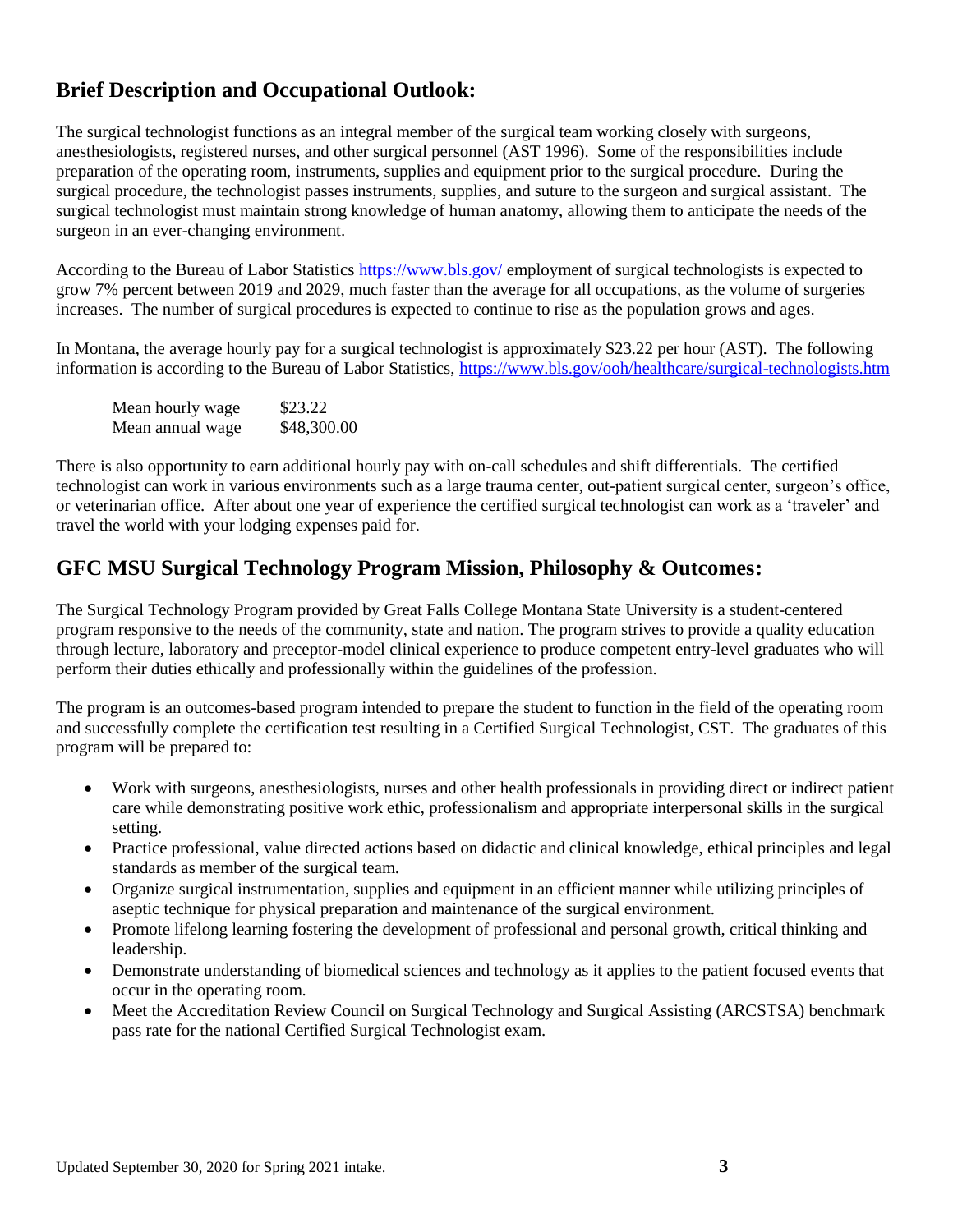# **Great Falls College MSU Surgical Technology Program Outcomes:**

| <b>Cohort</b> year | Starting $#$ in<br>cohort | Graduating#<br>in cohort | $#$ passing<br>certification<br>test in cohort | % passing the<br>certification test<br>at GFC MSU |
|--------------------|---------------------------|--------------------------|------------------------------------------------|---------------------------------------------------|
| 2019-2020          | 10                        | 8                        | 8                                              | 100%                                              |
| 2018-2019          | 12                        | 10                       | 10                                             | 100%                                              |
| 2017-2018          | 12                        | 10                       | 10                                             | 100%                                              |
| 2016-2017          | 11                        | 10                       | 10                                             | 100%                                              |
| 2015-2016          | 10                        | 6                        | 6                                              | 100%                                              |
| 2014-2015          |                           | 6                        | 6                                              | 100%                                              |
| 2013-2014          | 12                        | 8                        | 8                                              | 100%                                              |
| 2012-2013          | 12                        | 8                        | 8                                              | 100%                                              |
| 2011-2012          | 14                        |                          |                                                | 100%                                              |
| 2010-2011          | 10                        | 6                        | 6                                              | 100%                                              |
| 2009-2010          |                           |                          |                                                | 100%                                              |

\*Cohort is the group of students starting the program in January.

# **Degree: Associate of Applied Science (AAS) & Certification:**

Students will graduate with an Associate of Applied Science degree upon completion from this program. As part of the core curriculum, the GFC MSU will administer the NBSTSA national certifying exam. Once you become certified you will be required to maintain that certification by retesting or obtaining 30 continuing education units (CEU's) every two years. For detailed information on our accrediting and supporting bodies please visit/contact the sites below:

| <b>Commission on</b><br><b>Accreditation</b><br>of Allied Health<br><b>Education Programs</b>                             | gical Technology And Surgical Assisting                                                                                 |
|---------------------------------------------------------------------------------------------------------------------------|-------------------------------------------------------------------------------------------------------------------------|
| www.caahep.org<br>25400 US Highway 19 N<br>Suite 158<br>Clearwater, FL 33763<br>Phone: 727-210-2350<br>Fax: 727-210-2354  | www.arcstsa.org<br>6 W. Dry Creek Circle, Suite #110<br>Littleton, CO 80120<br>Phone: 303-694-9262<br>Fax: 303-741-3655 |
| <b>AST</b><br><b>Association of Surgical Technologists</b>                                                                | <b>THE NATIONAL BOARD</b><br>OF SURGICAL TECHNOLOGY<br>AND SURGICAL ASSISTING                                           |
| www.ast.org<br>6 West Dry Creek Circle, Suite 200<br>Littleton, CO 80120-8031<br>Phone: 800-637-7433<br>FAX: 303-694-9169 | www.nbstsa.org<br>3 West Dry Creek Circle<br>Littleton, Colorado 80120<br>Phone: 800-707-0057<br>Fax: 303-325-2536      |

# **Equal Opportunity Policy:**

Great Falls College Montana State University is committed to the provision of equal opportunity for education, employment, and participation in all College programs and activities without regard to race, color, religion, national origin, creed, service in the uniformed services (as defined in state and federal law), veteran status, gender, age, political ideas, marital or family status, physical or mental disability, genetic information, gender identity, gender expression, or sexual orientation.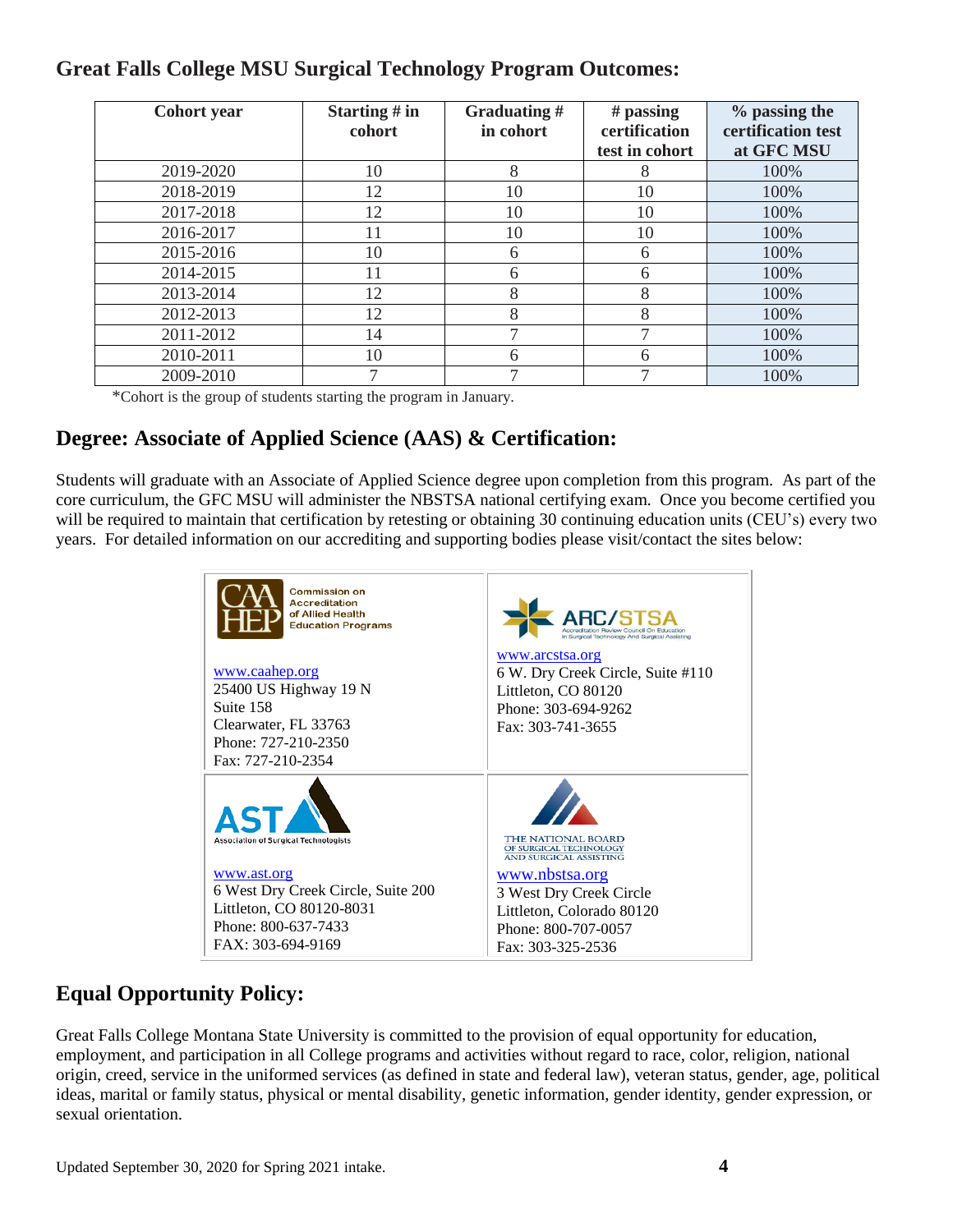The College's Equal Opportunity Officer is the Chief Student Affairs and Human Resources Officer, 2100 16th Avenue South, Great Falls, MT 59405. Telephone: 406-771-5123

## **Distance Education Information:**

Distance education is defined as a formal educational process in which the majority of synchronous or asynchronous instruction occurs when student and instructor are not in the same place. Distance education may employ correspondence study, audio, video, or computer technologies.

Through the distance education piece of this program, students are required to uphold the same rigor and time commitment that those located at the Great Falls College MSU campus. Lecture classes will be taught through WebEx and you must be in one of the designated class rooms to participate. Lab classes will be taught by an instructor at your location in a designated lab space. Clinical and Internship spots will be assigned to you by your lab instructor and may require you to travel out of your designated spot.

Two locations offered: Bozeman, MT and Billings, MT

#### **Surgical Technology Program Expenses:**

Students should begin planning early for financial aid to meet their educational goals. See the campus catalog for program tuition. <http://catalog.gfcmsu.edu/academic-programs/surgical-technology/> In addition to regular college tuition and fees, students will be required to fund/purchase the following during the program:

- Textbooks/workbooks
- lab fees
- immunizations
- surgical scrubs; 2 pair
- comfortable professional shoes
- transportation costs
- relocation costs, including room and board at distant clinical sites (all considerations will be reviewed before decisions are made for relocating)
- health insurance
- background check \$92.50
- drug test
- Current CPR (Basic Life Support for Health Care Provider)

#### **Health Science Division Policy: Student Background Checks:**

- Great Falls College Montana State University does not require background checks. However, to promote patient safety and decrease institutional liability, most clinical agencies require students to have cleared a background check and/or drug screening before they will permit the student in the clinical setting. To meet these requirements, the College requires that the check/screening be done prior to placement in any clinical agency.
- Background checks/drug screenings are done at the student's expense. Students with background checks that reveal a finding will be evaluated individually to determine whether they will be eligible for clinical placement and state licensure for their respective degree program
- Students must go through<http://verifiedcredentials.com/> for their background check. To be completed once the program starts.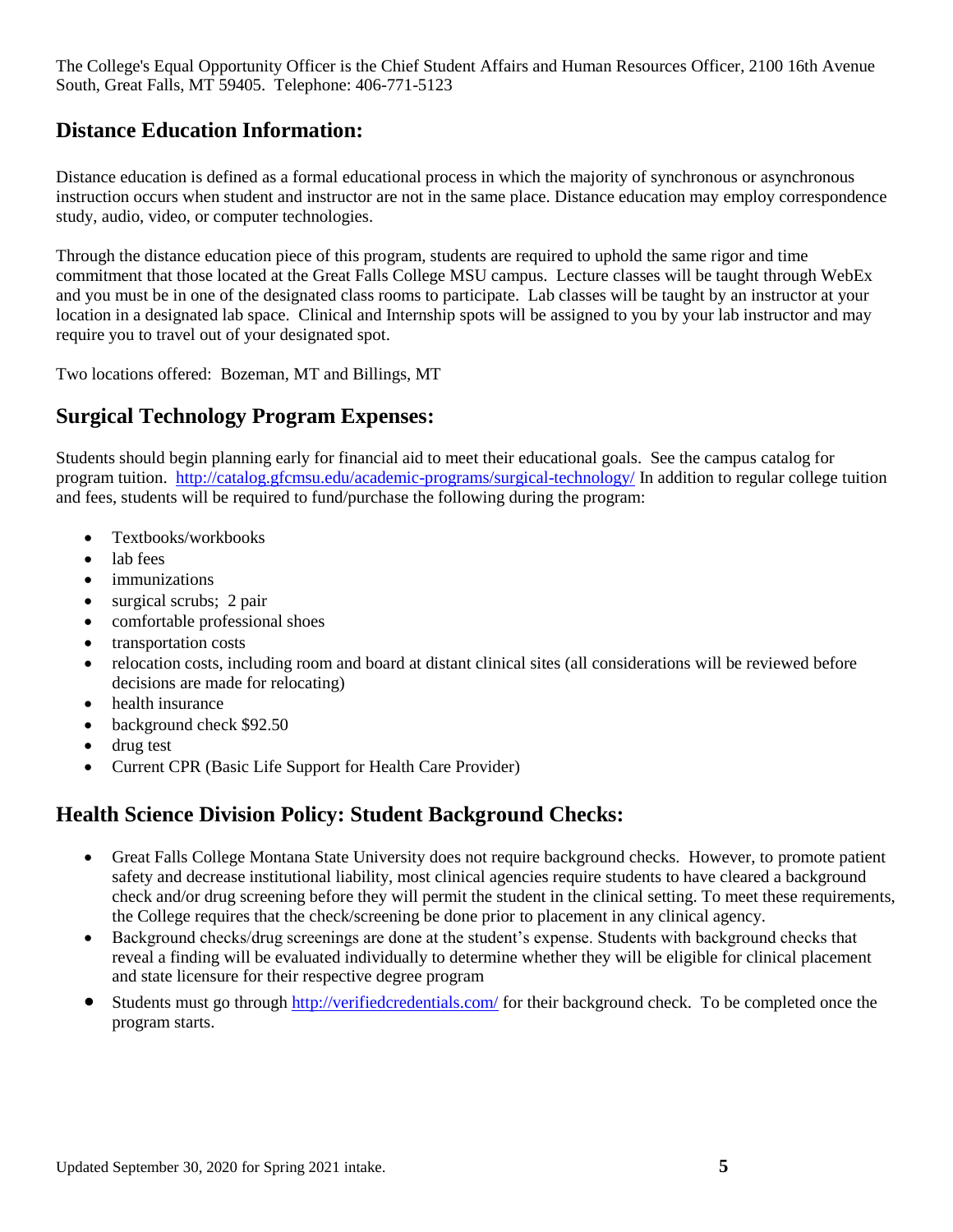### **Student Health Insurance:** Surgical Technology Program

Surgical Technology program students entering the clinic setting must carry medical health insurance. Health insurance is available through the college for students who do not have other health insurance. Students will be financially responsible for their health care if they become ill or are injured in the clinical setting.

All GFC MSU program students entering the Surgical Technology program are required to have health insurance. For students without coverage, GFC MSU offers a program developed especially for students by Blue Cross & Blue Shield of Montana. This plan provides coverage for injuries and illnesses, on or off campus. Coverage includes hospitalization, maternity, prescription drugs, surgical services, emergency room charges, and immunizations among other things. Please contact Student Central for more information.

Great Falls College MSU 406-771-4300

#### **Surgical Technology Program Grading:**

**ALL** prerequisite courses require a grade of "C-" or higher. Once in the Surgical Technology Program, if a student obtains less than a grade of "Satisfactory" (**80%**) *in any portion*, the entire Surgical Technology Program will have to be repeated. This is a very intense program.

#### **Clinical and Internship Information and Commitment:**

The purpose of clinical and internship rotations is to gain experience and to fulfill the "Surgical Rotation Case Requirements" set by the *Core Curriculum for Surgical Technology*, 6<sup>th</sup> edition. Each student must complete 120 surgical cases in a variety of specialties; general, cardiothoracic, ENT, eye, GU, neuro, ob-gyn, oral/maxillofacial, orthopedics, peripheral vascular, and plastics.

To receive the exposure and variety of surgical cases, students are expected to rotate to different locations. Your lab instructors will try to place you in surgical spots close to your designated college. However, some students will have to travel to surrounding areas at their own expense to fulfill the required surgical cases.

Clinicals do not start until your second semester in the program and usually begin at the end of October. Clinicals are 8 weeks long and are 3 days a week from about 7:00am -3:30pm.

Surgical Practicum starts at the end of Spring Break in the third semester and is also 8 weeks long. Surgical Practicum is 5 days a week from about 7:00am-3:30pm, Monday-Friday.

The commitment to this program is made not only by you, but by your family and loved ones. You will be investing as much as 12 to 15 hours a day during clinical rotations within the confines of Monday through Friday, 5:30am to 7pm. You will be required to take one weekend of call which means you will be available to work in the operating room within 20 minutes of a phone call from Saturday at 6am until the following Sunday at 7pm.

Additional requirements prior to clinical rotations:

- 1. Immunization records
- 2. 'BLS Health Care Provider' CPR card
- 3. Health Insurance, proof (available through Student Services)
- 4. Background check (provided by Health Science Division)
- 5. Drug test
- 6. Hepatitis B vaccinations or signed waive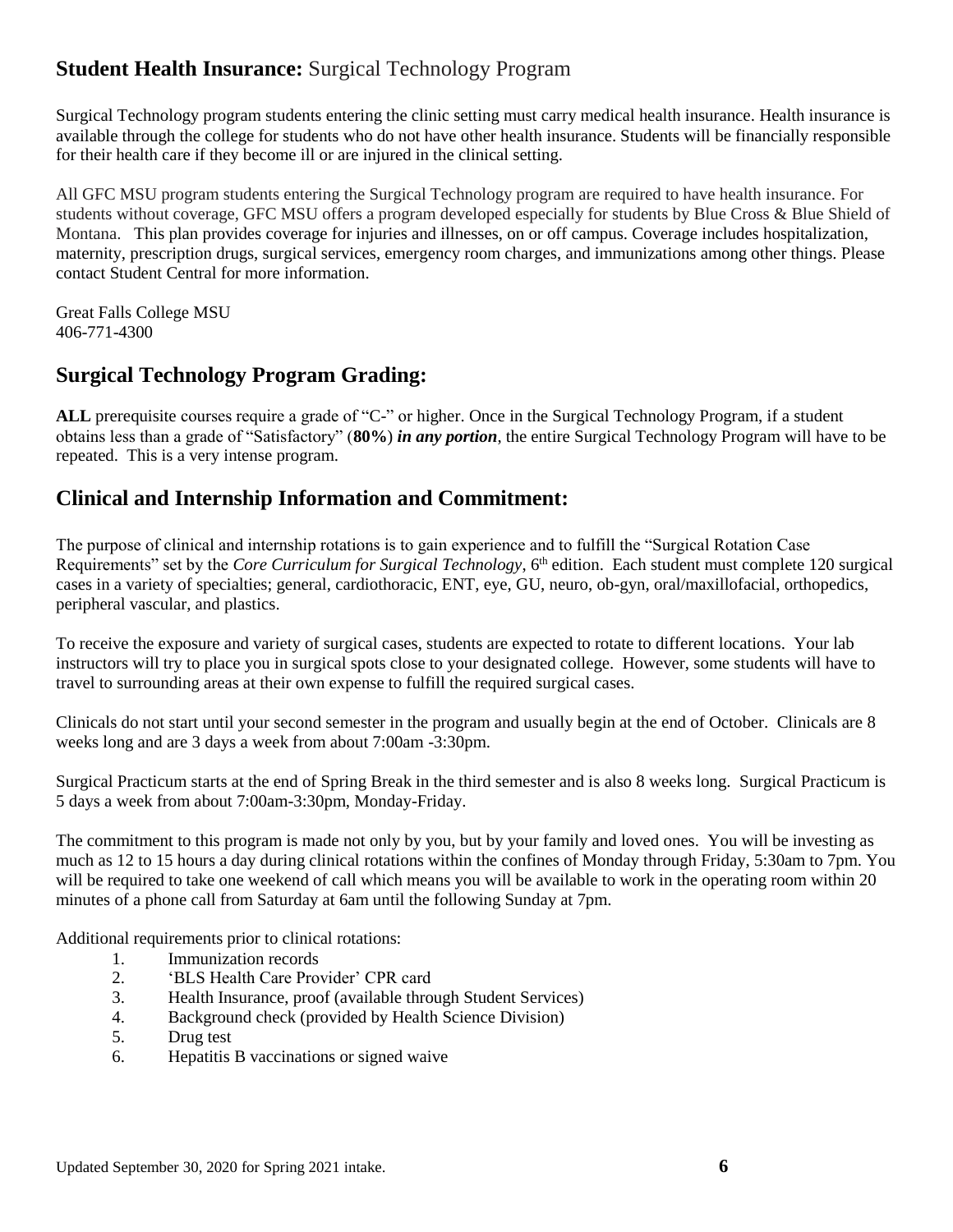# **Admission to the Great Falls College MSU:**

Students must be admitted to the College prior to the submission of the Surgical Technology program application and be in good academic standing with the institution. Therefore, no applications will be reviewed until applicants have been admitted to GFC MSU.

Acceptance to GFC MSU requires a completed admissions application file, which may be obtained by visiting the campus, calling the College (406) 268-3700 or 1-800-446-2698, or applying online at <http://admissions.gfcmsu.edu/apply.html>

# **Surgical Technology Transfer Policy**

- Students previously enrolled in **ANY surgical technology program** must report that enrollment and provide official transcripts, a written explanation for leaving AND one (1) surg tech faculty reference from that program.
- There is no guarantee of previous surg tech prerequisite coursework transferring.
- Transfer students must send an official copy of all transcripts to the GFC MSU Registrar's Office to complete their application.
- All students must meet admission requirements for Great Falls College MSU and submit application for the Associate of Applied Science for Surgical Technology; acceptance into the GFC MSU Surgical Technology program is competitive, application does not guarantee acceptance.

#### **Transferable Courses:**

Coursework taken at other educational institutions may be designated as equivalent courses for Great Falls College MSU. For a current listing of approved equivalent courses, visit the Transfer Guide under Student Information at: [https://prodmyinfo.montana.edu/pls/gfagent/hwzkxfer.p\\_selstate](https://prodmyinfo.montana.edu/pls/gfagent/hwzkxfer.p_selstate)

If you have additional questions about transferability of courses, send a written request for evaluation of your prior transcript to the Registrar at Great Falls College MSU. Please include appropriate course descriptions and official transcripts from former colleges with your request for evaluation.

All transfer work has to be from a regionally accredited institution.

Send official transcript to:

Office of the Registrar Great Falls College MSU  $2100 16^{th}$  Ave S Great Falls, MT 59405 406-771-5128

#### **Surgical Technology Application Requirements:**

#### *All eligibility forms and documents are enclosed in the Surgical Technology Program Information and Application Packet for Spring 2021.*

To be eligible to apply for admission into the Surgical Technology Program, applicants must:

- Be admitted to Great Falls College MSU and have a complete admissions file *(if you are coming from another college besides GFC MSU, please send official transcripts).*
- Be currently in Good Academic Standing.
- All prerequisites must have been completed with a "C-"or better.

Updated September 30, 2020 for Spring 2021 intake. **7**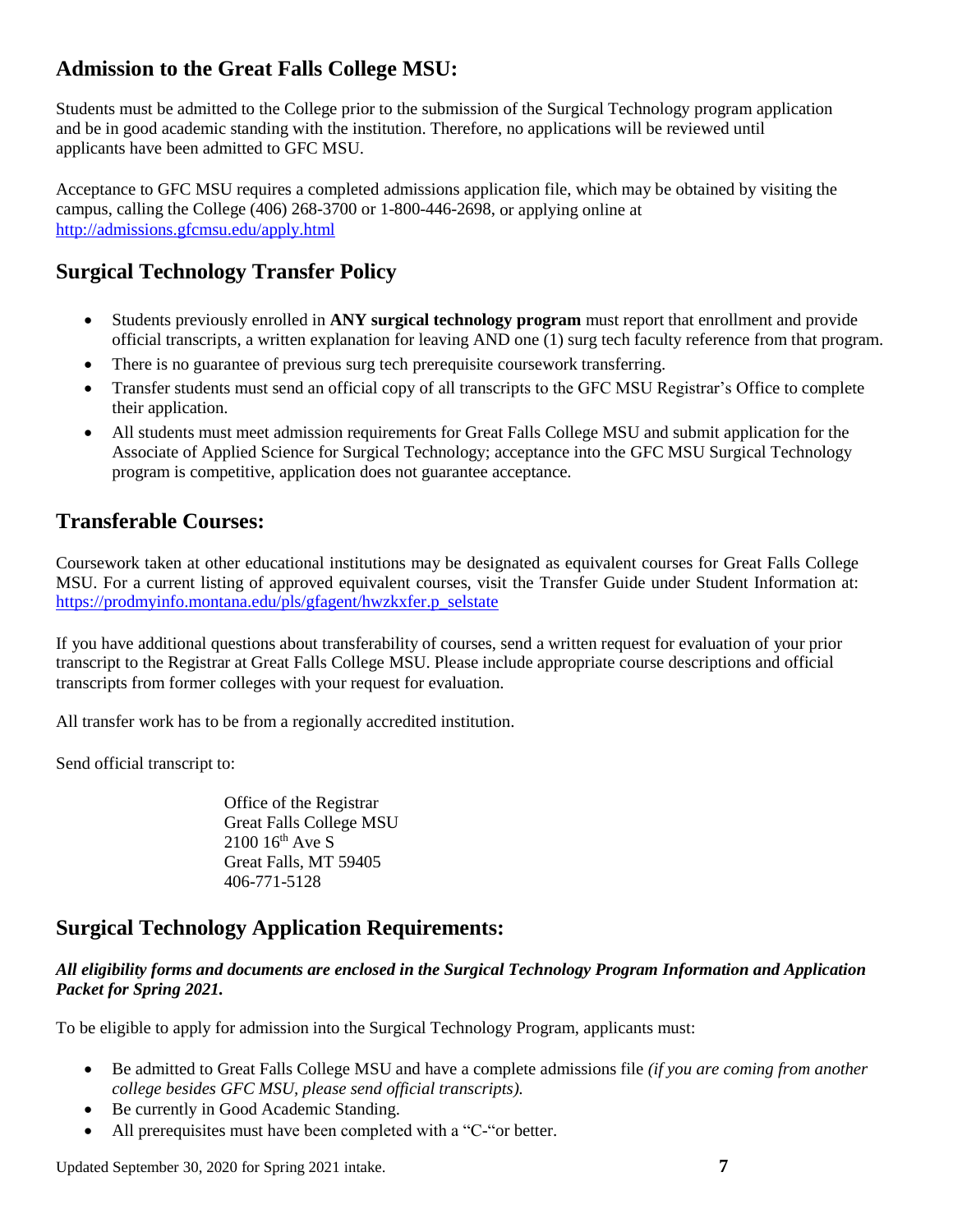Anatomy & Physiology and Microbiology classes must have been completed within the last 5 years.

When applying for admission into the Surgical Technology Program:

- Please note that any documents submitted to the College for application to the Surgical Technology Program become part of the student program file and will not be returned to the student.
- Applicants should keep copies of all documents for their own records. *Please only submit copies of the original documents.*
- Please send all application items as a completed packet. Items sent separately and at random are easily lost or misfiled. We are not responsible for any late, lost or misfiled information.
- It is the applicant's responsibility to ensure that all requirements are met by the established deadline. Deadlines, guidelines, and policies apply equally to all students; thus, there can be no exceptions.
- Any late or incomplete applications will not be considered in the application process. Do not send any portion separately; only applicants meeting all requirements will be further evaluated by the selection committee.
- Submission of false material in this Application Packet will be grounds for non-admission or, if discovered after admission, grounds for expulsion.
- Great Falls College MSU's Surgical Technology Program does not maintain a waiting list. Applicants must reapply each year.
- Please only send required documentation as other supplemental items will be discarded.
- Current students may apply in the semester in which they are finishing their prerequisites and may be considered for conditional acceptance if space is available. Final determination will be made after completion of grades at the end of the semester.

The deadline for applications to the Surgical Technology Program is **October 30, 2020**. Completed applications may be hand delivered, emailed or mailed to the Health Science Program Assistant at the college. If mailed in, applications must be postmarked by October 30, 2020, or they will be placed at the back of the application review and will only be reviewed if there are spots left unfilled.

| <b>Deliver to:</b>               | <b>Mailing Address:</b>                                 |
|----------------------------------|---------------------------------------------------------|
| Health Science Program Assistant | <b>Surgical Technology Program Admissions Committee</b> |
| elyssa.wassmann@gfcmsu.edu       | <b>Great Falls College MSU</b>                          |
| Room R227                        | $2100~16^{\text{th}}$ Ave S                             |
| 406-771-4350 or 1-800-446-2698   | Great Falls, MT 59405                                   |
| Fax: (406) 771-2264              |                                                         |

# **Application Scoring:**

- Only students in Good Academic Standing will be eligible for program acceptance
- For applicants, who have taken courses multiple times; the most recent verifiable grade will be used for scoring/GPA calculations.
- Points and GPAs will be calculated by the Registrar's Office and grade points will be calculated using the current catalog criteria which includes +/- weighing. Plus, or minus is equivalent to the following:

| $(A) = 4$    |  | $(B-) = 2.7$ |  |
|--------------|--|--------------|--|
| $(A-) = 3.7$ |  | $(C+) = 2.3$ |  |
| $(B+) = 3.3$ |  | $(C) = 2.0$  |  |
| $(B) = 3.0$  |  | $(C-) = 1.7$ |  |

- For students, who have been awarded credit for successful performance in subject examinations of the CLEP or DSST programs, the credits will be accepted, however there is no grade for calculation for scoring or GPA. In this situation, the total points will convert to percentage ranking.
- For students who have been awarded credit for successful performance in subject examinations of the AP program, the credits will be accepted for scores of 3, 4, or 5, however there is no grade for calculation for scoring or GPA. In this situation, the total points will convert to percentages of ranking.
- For students, who have been awarded credit for Prior Learning Assessment, the credits will be accepted for Passing (P) grades, however there is no grade for calculation for scoring or GPA. In this situation, the total points will convert to percentages of ranking.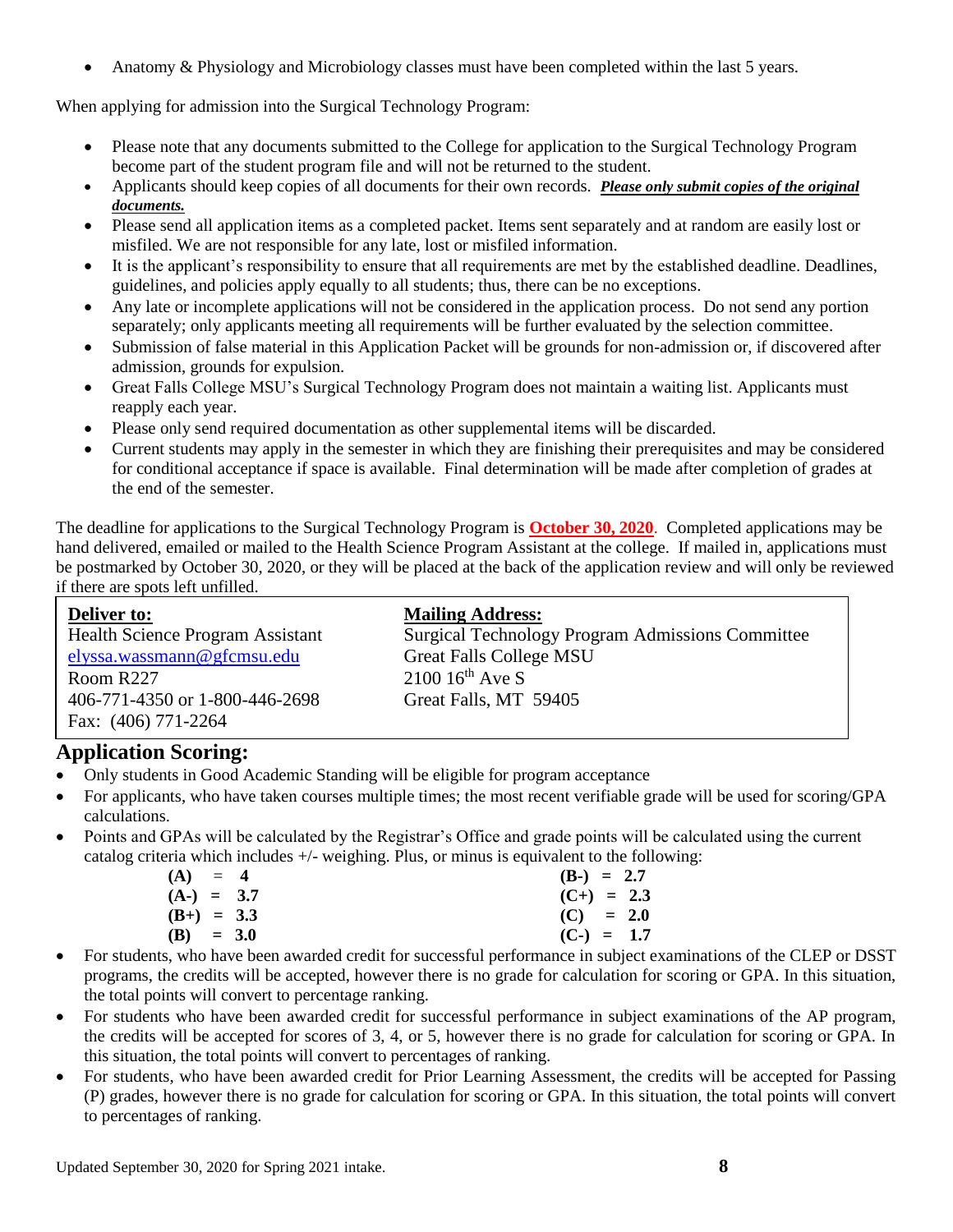For students, who have additional educational attainment, the Registrar's Office will verify degrees awarded from official transcripts.

#### **Surgical Technology Curriculum: Prerequisite Courses for the Surgical Technology Program**

These courses must be completed with a minimum grade of "C-"prior to formal acceptance into the Surgical Technology program.

| Course #                     | <b>Course Title</b>                       | <b>Credits</b> |
|------------------------------|-------------------------------------------|----------------|
| <b>AHMS 144</b>              | <b>Medical Terminology</b>                | 3              |
| <i>*</i> BIOH 201            | Human Anatomy & Physiology I with lab     | 4              |
| <i>*BIOM 250</i>             | Microbiology for Health Sciences with lab | 4              |
| <b>COMX 115</b>              | Intro to Interpersonal Communication      | 3              |
| M 090                        | Introductory Algebra (or higher math)     | 3              |
| **PHL221                     | Intro to Philosophy & Biomedical Ethics   | (3)            |
| $*$ $BIOH 211$               | Human Anatomy & Physiology II with lab    | (4)            |
| <b>PSYX 100</b>              | Intro to Psychology                       | 3              |
| Select one of the following: |                                           |                |
| <b>WRIT 101</b>              | College Writing I                         |                |
| <b>WRIT 121</b>              | Intro to Technical Writing                |                |
| <b>WRIT 122</b>              | Intro to Business Writing                 | 3              |
|                              | PREQUISITE TOTAL CREDITS 23+              |                |

*\*These classes must have been completed within 5 years of applying to the Surgical Technology Program. Other classes must have been completed within 15 years.*

*\*\*It is strongly encouraged, but not required that students also complete BIOH 211 Human Anatomy & Physiology II/Lab & PHL 221 Intro to Philosophy and Biomedical Ethics prior to applying for the program. If completed before, they too must have been completed within 5 years.*

|                 | <b>Surgical Technology Program: 1st Spring Semester</b>            |                |                                 |
|-----------------|--------------------------------------------------------------------|----------------|---------------------------------|
| Course #        | <b>Course Title</b>                                                | <b>Credits</b> |                                 |
| AHST 101        | <b>Introduction to Surgical Technology</b>                         | 3              |                                 |
| <b>AHST 115</b> | Surgical Lab I                                                     | 3              |                                 |
| AHST 154        | <b>Surgical Pharmacology</b>                                       | 3              |                                 |
| **BIOH 211      | Human A&P II with lab                                              | 4              |                                 |
| ** PHL 221      | Intro to Philosophy and Biomedical Ethics                          | 3              | <b>TOTAL CREDITS</b><br>- 16    |
|                 | <b>Surgical Technology Program: Fall Semester</b>                  |                |                                 |
| Course #        | <b>Course Title</b>                                                | <b>Credits</b> |                                 |
| AHST 200        | <b>Operating Room Techniques</b>                                   | 5              |                                 |
| <b>AHST 201</b> | <b>Surgical Procedures I</b>                                       | 4              |                                 |
| <b>AHST 215</b> | Surgical Lab II                                                    | 3              |                                 |
| <b>AHST 250</b> | Surgical Clinical I                                                | 4              | <b>TOTAL CREDITS</b><br>- 16    |
|                 | <b>Surgical Technology Program: 2<sup>nd</sup> Spring Semester</b> |                |                                 |
| Course #        | <b>Course Title</b>                                                | <b>Credits</b> |                                 |
| <b>AHST 202</b> | <b>Surgical Procedures II</b>                                      | 5              |                                 |
| <b>AHST 251</b> | Surgical Clinical II                                               | 5              |                                 |
| <b>AHST 295</b> | <b>Surgical Practicum</b>                                          | 5              | <b>TOTAL CREDITS 15</b>         |
|                 |                                                                    |                | <b>PROGRAM TOTAL CREDITS 70</b> |

#### **PROGRAM COURSE REQUIREMENTS AFTER FORMAL ACCEPTANCE**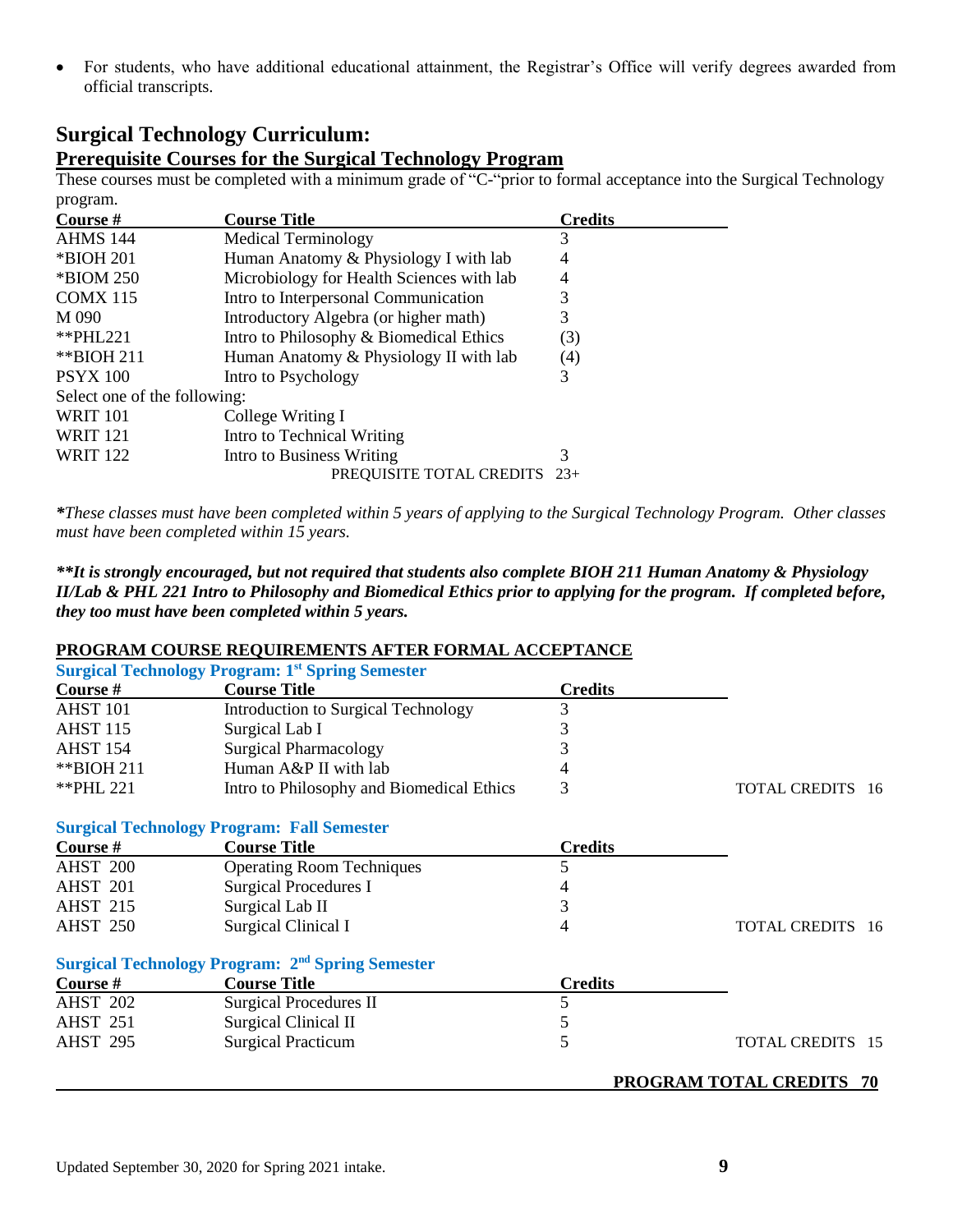#### **Notification of Acceptance:**

All applicants will be notified of their status by letter, after the selection process is complete. The letter should arrive within 5-6 weeks after the application deadline. A 'letter of intent' will be enclosed for the accepted applications and must be signed and returned by the specified date.

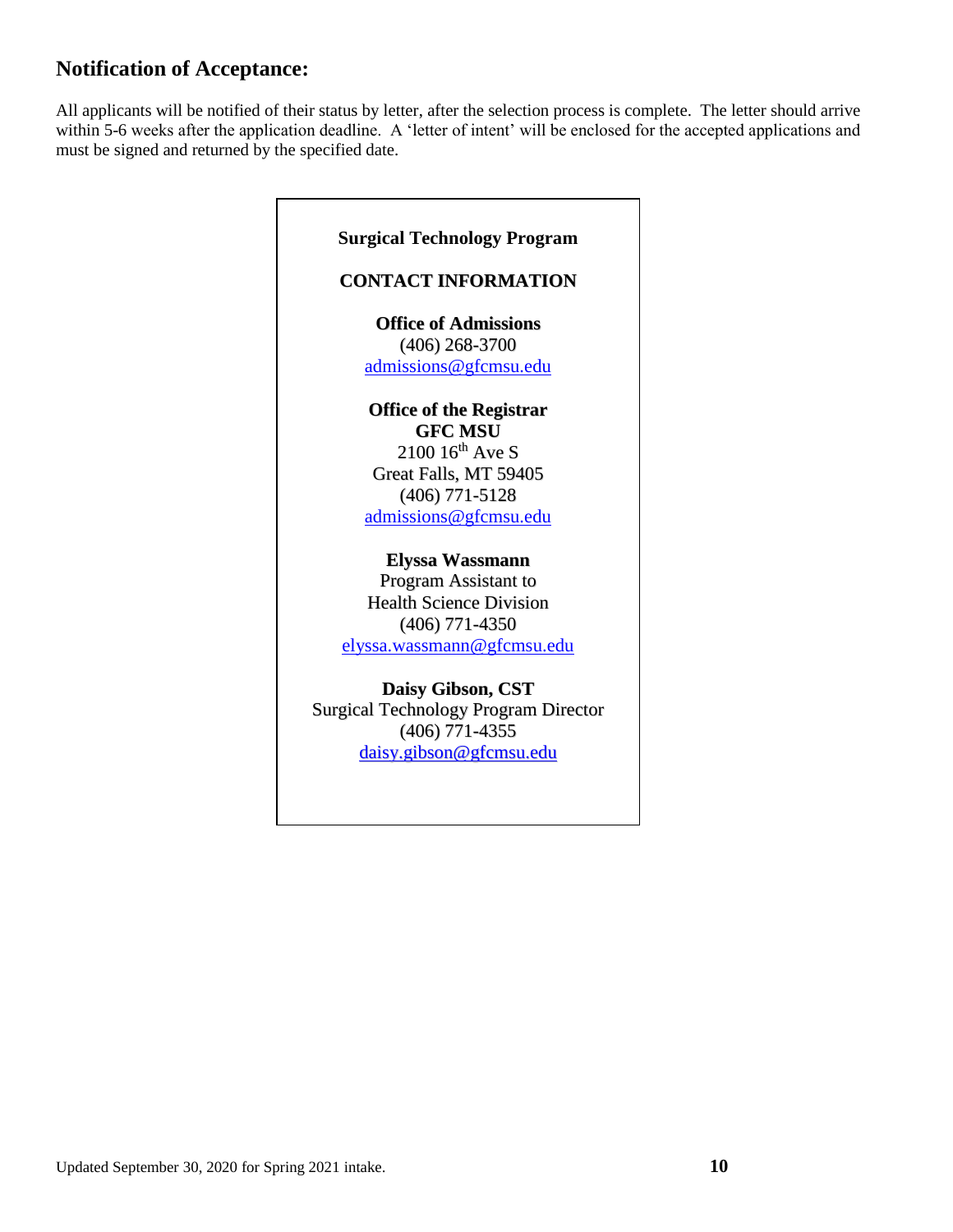

#### *GREAT FALLS COLLEGE MONTANA STATE UNIVERSITY* **SURGICAL TECHNOLOGY**

Application Packet Cover Sheet *(Due October 30, 2020)*

|                                                                                                                                                                   |        |                                                              | (please print clearly) |
|-------------------------------------------------------------------------------------------------------------------------------------------------------------------|--------|--------------------------------------------------------------|------------------------|
| Last                                                                                                                                                              | First  | M.I.                                                         |                        |
| GFC MSU Student ID:                                                                                                                                               |        |                                                              |                        |
| Mailing Address                                                                                                                                                   |        |                                                              |                        |
|                                                                                                                                                                   | (city) | (state)                                                      | (zip code)             |
| E-mail Address                                                                                                                                                    |        |                                                              | (please print clearly) |
|                                                                                                                                                                   |        |                                                              |                        |
| Preferred Campus of Placement (Please rank in order of preference, if you are willing to be placed at multiple spots. "1"<br>being the most desirable and so on.) |        |                                                              |                        |
|                                                                                                                                                                   |        | Great Falls College MSU – Great Falls, MT (10 student cap)   |                        |
|                                                                                                                                                                   |        | City College at MSU Billings – Billings, MT (10 student cap) |                        |
|                                                                                                                                                                   |        | Gallatin College at MSU – Bozeman, MT (5 student cap)        |                        |
| Have you ever been enrolled in any Surgical Technology program? If yes, list when and where.                                                                      |        |                                                              |                        |

*Please also include the additional 2 things listed below with your application.*

- 1. Attach a written explanation for leaving, & have an official transcript sent from that school directly to GFC MSU Registrar.
- 2. Attach one (1) Surg Tech faculty reference from that program in a sealed envelope with their signature across the seal.

| <b>Check-off List &amp; Application Requirements</b>                                                                 |
|----------------------------------------------------------------------------------------------------------------------|
| Complete Admissions File to Great Falls College MSU. This is for transfer students. A completed                      |
| admissions file includes a completed application, copies of high school/GED/HiSET transcripts or diplomas,           |
| submitting official college transcripts verifying transfer coursework, immunizations. Complete admissions files      |
| will be verified by the registrar's office and applicants with incomplete files will not be admitted to the program. |
| Students are encouraged to check with the admissions office to confirm that their admissions file is complete.       |
| (Send official transcripts to GFC MSU Registrar) – do not include in surg tech application packet                    |
| (If you are already attending Great Falls College MSU, you are already admitted.)                                    |
| In Good Academic Standing All students must be in good academic standing which means they are not on                 |
| academic probation OR academic probation continued, OR academic suspension. Good academic standing will              |
| be verified by the registrar and any applicants who are not in good academic standing will not be admitted to the    |
| program. Students are encouraged to check with the registrar's or admissions office to confirm that they are in      |
| good academic standing.                                                                                              |
| Completed all prerequisite courses with a minimum grade of "C-"                                                      |
| Completed a meeting with Program Director, list date completed:                                                      |
| Please schedule a face-to-face or phone meeting: Daisy Gibson, (406) 771-4355 or daisy.gibson@gfcmsu.edu             |
| <b>Application Cover Sheet completed (page 11)</b>                                                                   |
| <b>Application Evaluation Form (page 12)</b>                                                                         |
| <b>Signed Technical Standards Form (page 13)</b>                                                                     |
| Verification/Documentation of work in the healthcare field with direct patient care. (If applicable, page 14)        |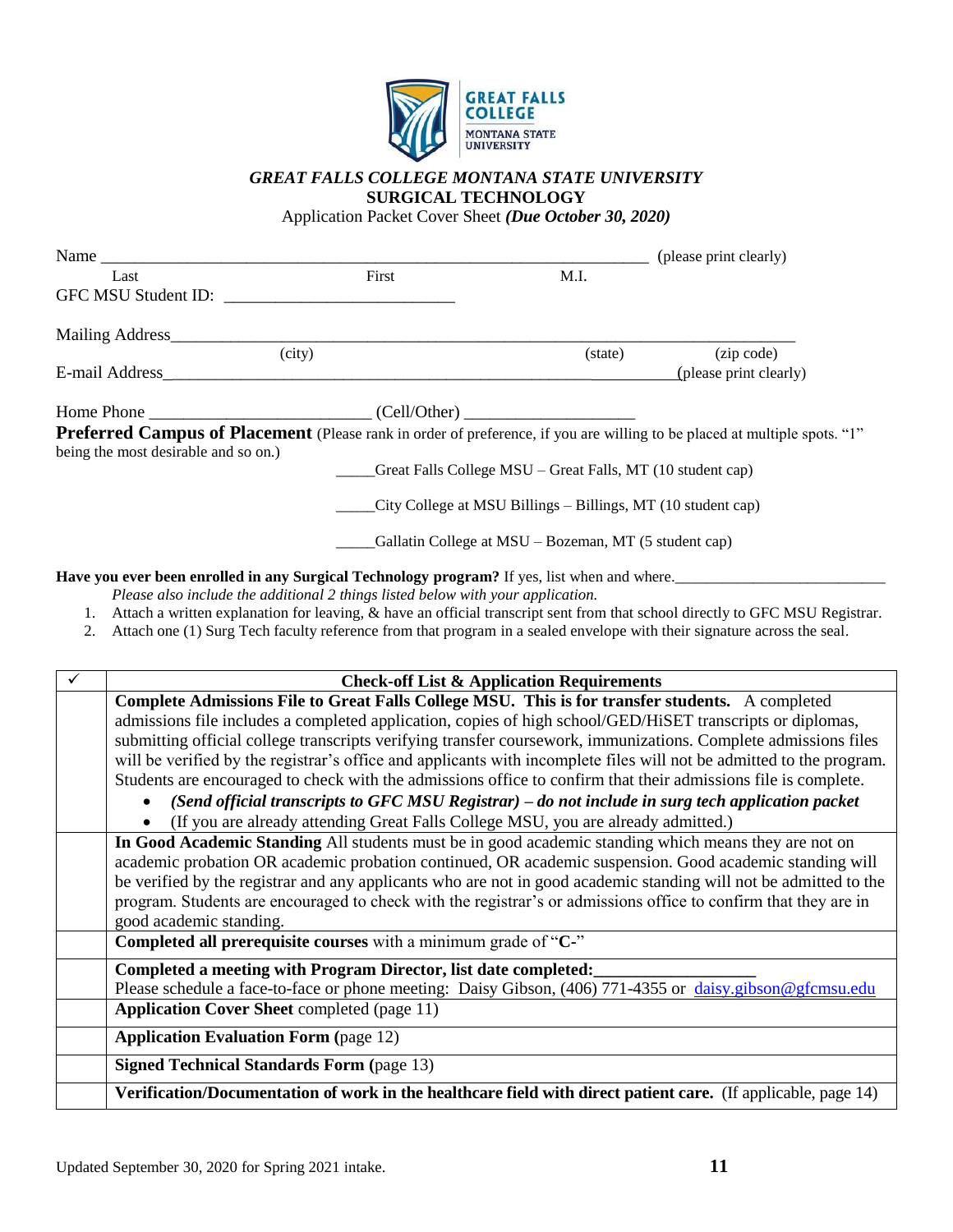#### **GREAT FALLS COLLEGE MSU SURGICAL TECHNOLOGY PROGRAM APPLICATION EVALUATION FORM**

#### **Applicant Name: \_\_\_\_\_\_\_\_\_\_\_\_\_\_\_\_\_\_\_\_\_\_\_\_\_\_\_\_\_\_\_\_\_\_ GFC MSU ID:** \_\_\_\_\_\_\_\_\_\_\_\_\_\_\_\_

| Prerequisite<br><b>Course</b> | <b>Course</b><br><b>Title</b> | <b>Substitution</b>                                                                                                                                                        | <b>Institution where</b><br>course was                                                                                     | Grade                              | Grade<br><b>Value</b>         | Point<br><b>Value</b> | <b>Total</b><br><b>Points</b> |
|-------------------------------|-------------------------------|----------------------------------------------------------------------------------------------------------------------------------------------------------------------------|----------------------------------------------------------------------------------------------------------------------------|------------------------------------|-------------------------------|-----------------------|-------------------------------|
| Name &                        |                               |                                                                                                                                                                            | completed or in                                                                                                            |                                    | (grade)                       | (weight)              | (grade                        |
| <b>Number</b>                 |                               |                                                                                                                                                                            | progress                                                                                                                   |                                    | scale,<br>pg. 8)              | given to<br>subject)  | x point<br>value)             |
| <b>AHMS 144</b>               | Medical                       |                                                                                                                                                                            |                                                                                                                            |                                    |                               | 3                     |                               |
|                               | Terminology                   |                                                                                                                                                                            |                                                                                                                            |                                    |                               |                       |                               |
| <b>BIOH 201</b>               | Human Anatomy                 |                                                                                                                                                                            |                                                                                                                            |                                    |                               | 6                     |                               |
|                               | & Physiology I<br>with Lab    |                                                                                                                                                                            |                                                                                                                            |                                    |                               |                       |                               |
| <b>BIOM 250</b>               | Microbiology for              |                                                                                                                                                                            |                                                                                                                            |                                    |                               | $\overline{4}$        |                               |
|                               | <b>Health Sciences</b>        |                                                                                                                                                                            |                                                                                                                            |                                    |                               |                       |                               |
| <b>COMX 115</b>               | with Lab<br>Intro to          |                                                                                                                                                                            |                                                                                                                            |                                    |                               | $\overline{3}$        |                               |
|                               | Interpersonal                 |                                                                                                                                                                            |                                                                                                                            |                                    |                               |                       |                               |
|                               | Communication                 |                                                                                                                                                                            |                                                                                                                            |                                    |                               |                       |                               |
| M 090                         | Introductory                  |                                                                                                                                                                            |                                                                                                                            |                                    |                               | $\overline{3}$        |                               |
| or higher                     | Algebra or                    |                                                                                                                                                                            |                                                                                                                            |                                    |                               |                       |                               |
| math                          | <b>HIGHER</b> math            |                                                                                                                                                                            |                                                                                                                            |                                    |                               |                       |                               |
| <b>PSYX 100</b>               | Introduction to               |                                                                                                                                                                            |                                                                                                                            |                                    |                               | $\overline{3}$        |                               |
|                               | Psychology                    |                                                                                                                                                                            |                                                                                                                            |                                    |                               |                       |                               |
| WRIT 101,                     | College Writing I             |                                                                                                                                                                            |                                                                                                                            |                                    |                               | 3                     |                               |
| 121 or 122                    | or other noted                |                                                                                                                                                                            |                                                                                                                            |                                    |                               |                       |                               |
|                               | writing course                |                                                                                                                                                                            |                                                                                                                            |                                    |                               |                       |                               |
|                               |                               |                                                                                                                                                                            |                                                                                                                            |                                    | <b>Prerequisite Subtotal:</b> |                       |                               |
| <b>BIOH 211</b>               | Human Anatomy                 |                                                                                                                                                                            | <b>ADDITIONAL POINTS</b> (Recommend having these prior to beginning program, but not REQUIRED prior to beginning program.) |                                    |                               |                       |                               |
|                               | & Physiology II               |                                                                                                                                                                            |                                                                                                                            |                                    |                               | 6                     |                               |
|                               | with Lab                      |                                                                                                                                                                            |                                                                                                                            |                                    |                               |                       |                               |
| <b>PHL 221</b>                | Intro to                      |                                                                                                                                                                            |                                                                                                                            |                                    |                               | $\overline{3}$        |                               |
|                               | Philosophy &                  |                                                                                                                                                                            |                                                                                                                            |                                    |                               |                       |                               |
|                               | <b>Biomedical Ethics</b>      |                                                                                                                                                                            |                                                                                                                            |                                    |                               |                       |                               |
|                               |                               |                                                                                                                                                                            |                                                                                                                            | <b>Additional Points Subtotal:</b> |                               |                       |                               |
|                               |                               | <b>PREVIOUS DEGREES</b> (Maximum of 5 points - points awarded for one degree only)<br>Verification required -official transcript with degree posted on file with Registrar |                                                                                                                            |                                    |                               |                       |                               |
|                               |                               |                                                                                                                                                                            | Bachelor's degree in Science/Health Field                                                                                  |                                    |                               | $\mathfrak{S}$        |                               |
|                               |                               |                                                                                                                                                                            | Bachelor's degree in Unrelated Field                                                                                       |                                    |                               | $\overline{3}$        |                               |
|                               |                               |                                                                                                                                                                            | Associate Degree in Science/ Health Field                                                                                  |                                    |                               | $\overline{3}$        |                               |
|                               |                               |                                                                                                                                                                            | Associate Degree in Unrelated Field                                                                                        |                                    |                               | $\overline{2}$        |                               |
|                               |                               |                                                                                                                                                                            | Certificate in Accredited Health Field                                                                                     |                                    |                               | 1                     |                               |
|                               |                               |                                                                                                                                                                            |                                                                                                                            | <b>Previous Degree Subtotal:</b>   |                               |                       |                               |
|                               |                               |                                                                                                                                                                            | <b>WORK EXPERIENCE</b> ( <i>Maximum of 1 point</i> ) Verification forms are required – see attached                        |                                    |                               | $\mathbf{1}$          |                               |
|                               |                               |                                                                                                                                                                            | Clinical work experience in the healthcare field with direct patient care                                                  | <b>Work Experience Subtotal:</b>   |                               |                       |                               |
|                               |                               |                                                                                                                                                                            |                                                                                                                            |                                    | <b>TOTAL POINTS:</b>          |                       |                               |
|                               |                               |                                                                                                                                                                            |                                                                                                                            |                                    |                               | (total 142 points)    |                               |

Updated September 30, 2020 for Spring 2021 intake. **12** *In case of a tie, the tie-breaking criteria will go to the highest cumulative prerequisite GPA.*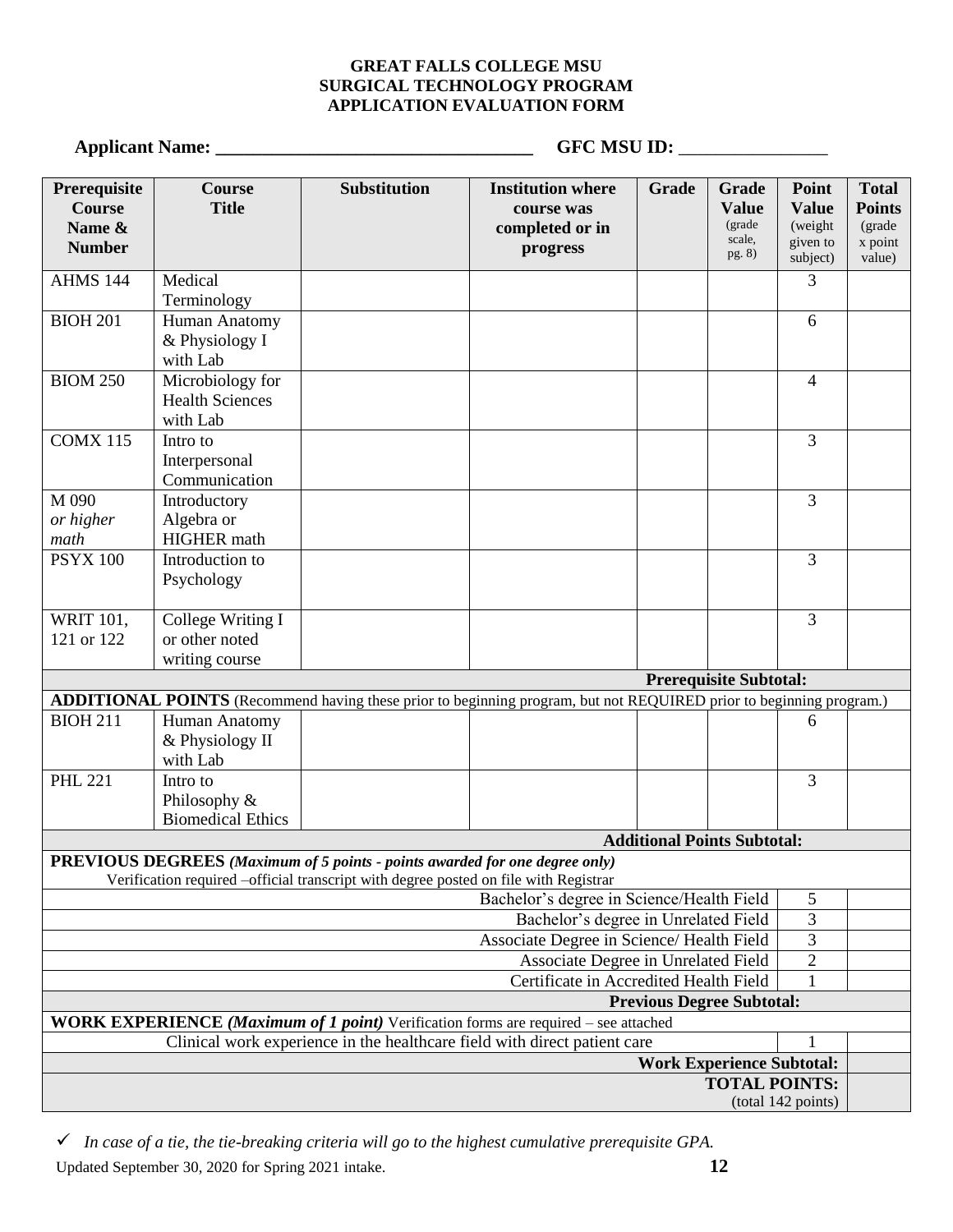

**Surgical Technology Program** *Great Falls College Montana State University* **2100 16th Ave. South, Great Falls, MT 59405**

#### **Technical Standards for the Surgical Technologist**

The surgical technologist has strenuous demands placed on them routinely. These demands are called Technical Standards.

To successfully complete the Surgical Technology program, students must demonstrate their competency in carrying out the tasks necessary for safe and effective practice in the field including:

- Maintain appropriate professional decorum in high stress situations and when exposed to unusual sights and smells.
- Follow ethical guidelines of the profession in all patient and professional interactions.
- Effectively communicate and respond appropriately with patients' and healthcare workers' questions, requests, and directions.
- Acknowledge and perform based on instructions in surgical settings.
- Move and position heavy and/or large surgical trays and equipment.
- Provide safe and effective direct care and emergency treatment to patients.
- Manipulate sutures finer than a human hair.
- Accurately assess patient data created by equipment impacting care and treatment.
- Effectively and efficiently follow instructions given in the surgical suite with extensive background noise.
- Detect and respond appropriately to activation/warning signals on equipment.
- Detect odors sufficient to maintain environmental safety and patient needs.
- Manipulate and operate instruments, supplies, and equipment.

I have read the above requirements and understand that my inability to comply with these may result in my failure to successfully complete the program I have chosen.

\_\_\_\_\_\_\_\_\_\_\_\_\_\_\_\_\_\_\_\_\_\_\_\_\_\_\_\_\_\_\_\_\_\_\_\_\_\_\_\_\_ \_\_\_\_\_\_\_\_\_\_\_\_\_\_\_\_\_\_\_\_\_\_\_\_\_\_\_\_\_

Signature Date